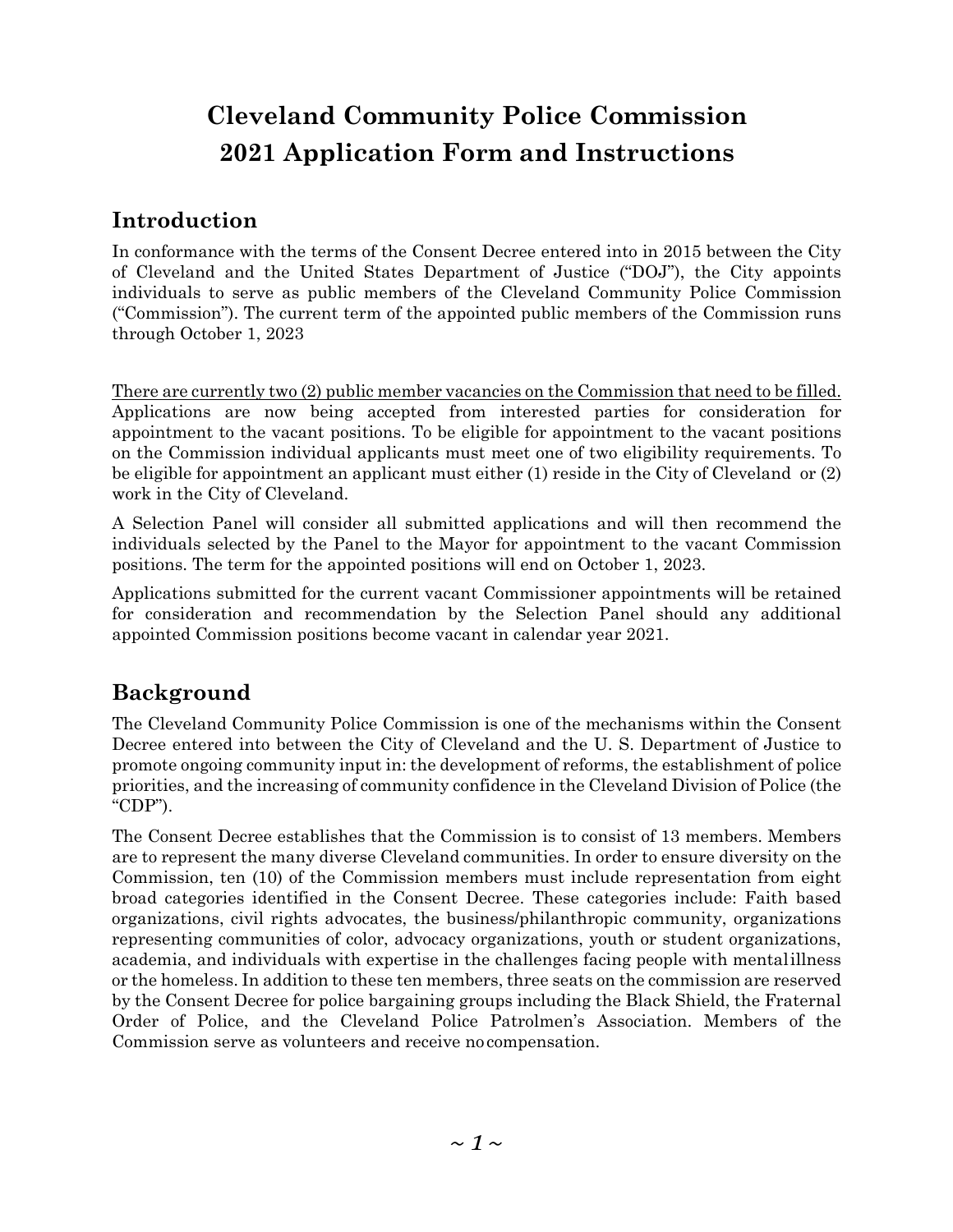The mandate of the Commission is to:

- 1. Make recommendations to the Chief of Police and the City of Cleveland, including the Mayor and City Council, on policies and practices related to community and problemoriented policing, bias-free policing, and police transparency.
- 2. Work with the many communities that make up Cleveland for the purpose of developing recommendations for police practices that reflect an understanding of the values and priorities of Cleveland residents.
- 3. Report to the City and community as a whole and provide transparency on police department reforms.

A copy ofthe **Consent Decree** can be accessed for review here <http://www.clevelandohio.gov/> sites/default/files/forms\_publications/SADoc2016.pdf

## **Application Process**

Please note that all Commission applications are considered a public record, and the applications are subject to disclosure as a public record upon request. Applications for the current vacant Community Police Commission position must be submitted and received by **July 7, 2021**, or have been placed in the regular U.S. mail and having a postmark that is on or before **July 7, 2021**.

There are several options for accessing and submitting applications for the vacant position.

### **To Obtain An Application:**

- 1. The applicant can access an electronic copy of the application below. The electronic application can be submitted by email or it can be printed and submitted by hand delivery or by regular mail.
- 2. A printed copy of the application form can be obtained at Cleveland City Hall or your nearest branch of *Cleveland Public Library*. The application can be *printed* directly *from the City website* for submission by hand delivery or regularmail.

### **To Submit a Completed Application:**

• **Email**: Complete the PDF application, **email\*** the completed application to the following email address [selectionpanel@city.cleveland.oh.us.](mailto:selectionpanel@city.cleveland.oh.us) Every application submitted by email to [selectionpanel@city.cleveland.oh.us](mailto:selectionpanel@city.cleveland.oh.us) will receive a confirmation email. If you did not receive a confirmation email, please check your spam folder. If you cannot locate the confirmation, please resend your application to [selectionpanel@city.cleveland.oh.us.](mailto:selectionpanel@city.cleveland.oh.us)

*\*To Complete and Submit this application, you will need Adobe Acrobat reader installed. Download the PDF to your computer, complete and save the application, and email it as an attachment to: [selectionpanel@city.cleveland.oh.us](mailto:selectionpanel@city.cleveland.oh.us)*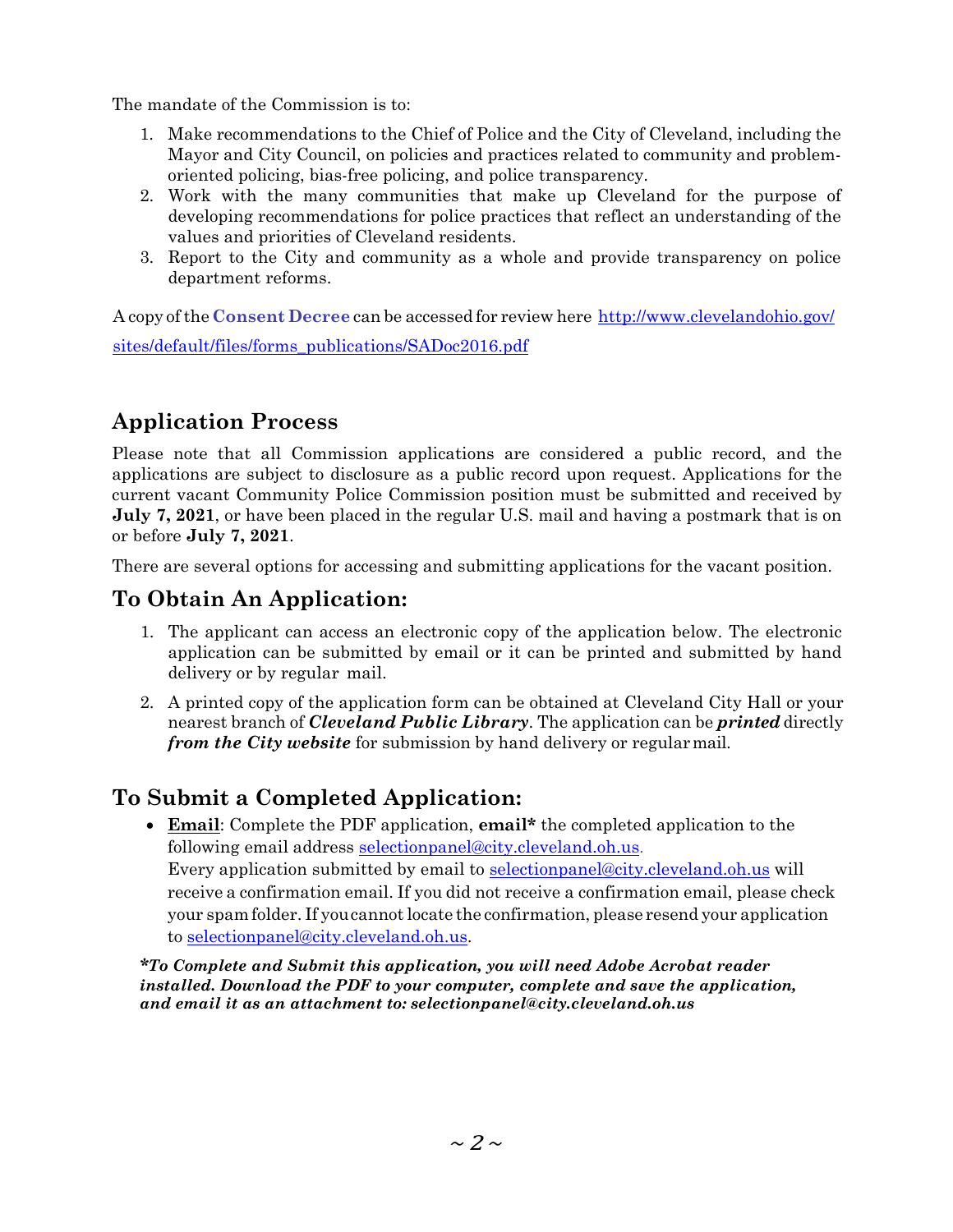- **Hand delivery**: Hand deliver a completed application on or before July 7, 2021 to one of the drop-off boxes that are located at the security desks at the two entrances to Cleveland City Hall (601 Lakeside Avenue, Cleveland, OH 44114), between 8 a.m. and 4:30p.m.
- **U.S. Mail**: Mail a completed application, with the envelope having a postmark date of on or before **July 7 2021** to:

Attn: Commission Selection Panel Office of the Mayor, Room 202 Cleveland City Hall 601 Lakeside Avenue Cleveland, Ohio 44114

Every application received will be reviewed and considered by the Selection Panel. Not every applicant will receive an interview, due to the limited amount of time the Selection Panel has to make their recommendations.

**To complete and submit this application, you will need Adobe Acrobat reader installed. Download the PDF to your computer, complete and save the application, and email it as an attachment to: [selectionpanel@city.cleveland.oh.us](mailto:selectionpanel@city.cleveland.oh.us)**

**If you have trouble completing and/or submitting this application, please contact:**

*[selectionpanel@city.cleveland.oh.us](mailto:selectionpanel@city.cleveland.oh.us)*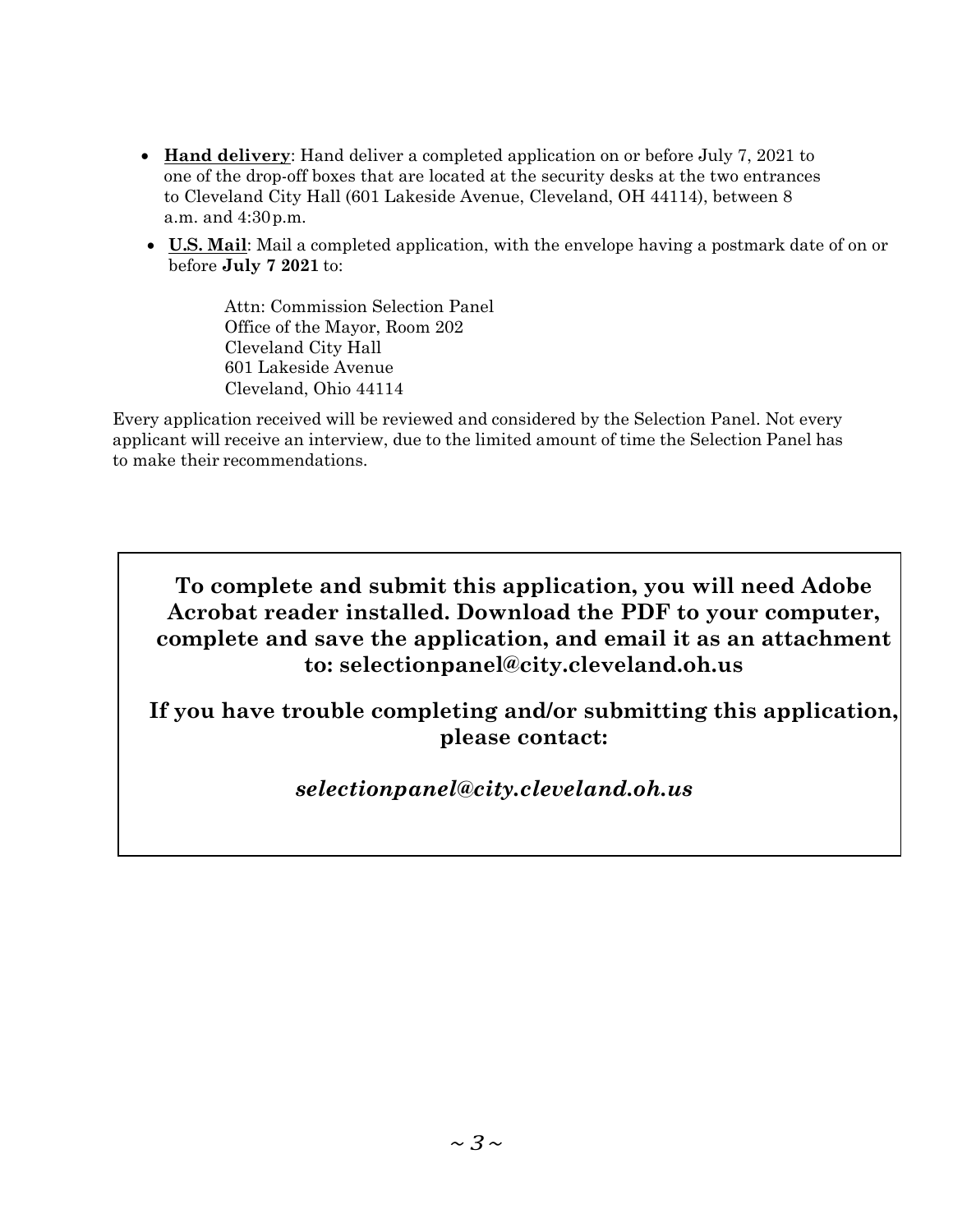## **Application for the Cleveland Community Police Commission**

#### **Instructions**

Before completing this application, please be sure to review the **Consent Decree** (http:// www.clevelandohio/sites/default/files/forms\_publications/SADoc2016.pdf) and read specifically the sections concerning the Cleveland Police Commission.

Please note that by completing this application you acknowledge the significant commitment of time, possibly one day or more a week, expected of each member of the Commission and that this is an unpaid appointment. If you are chosen as a finalist for the Commission, your social security number may be required to conduct a background check.

#### **Contact Information**

| Title (optional, please select):<br>Reverend    | Rabbi | Mr.<br>Imam | Mrs.<br>Other | Ms.       | Dr. |  |
|-------------------------------------------------|-------|-------------|---------------|-----------|-----|--|
| First Name:                                     |       | Last Name:  |               |           |     |  |
| Home Address:                                   |       |             |               |           |     |  |
| City                                            |       | State:      |               | Zip code: |     |  |
| Home phone (optional):                          |       |             |               |           |     |  |
| Cell phone (optional):                          |       |             |               |           |     |  |
| Email address:                                  |       |             |               |           |     |  |
| Are you over 18 years of age?<br>No<br>Yes      |       |             |               |           |     |  |
| What is your gender identity? (Optional)        |       |             |               |           |     |  |
| What do you consider your race? (Optional)      |       |             |               |           |     |  |
| What do you consider your ethnicity? (Optional) |       |             |               |           |     |  |

#### **Employment History**

Most recent place of work, job title, and address: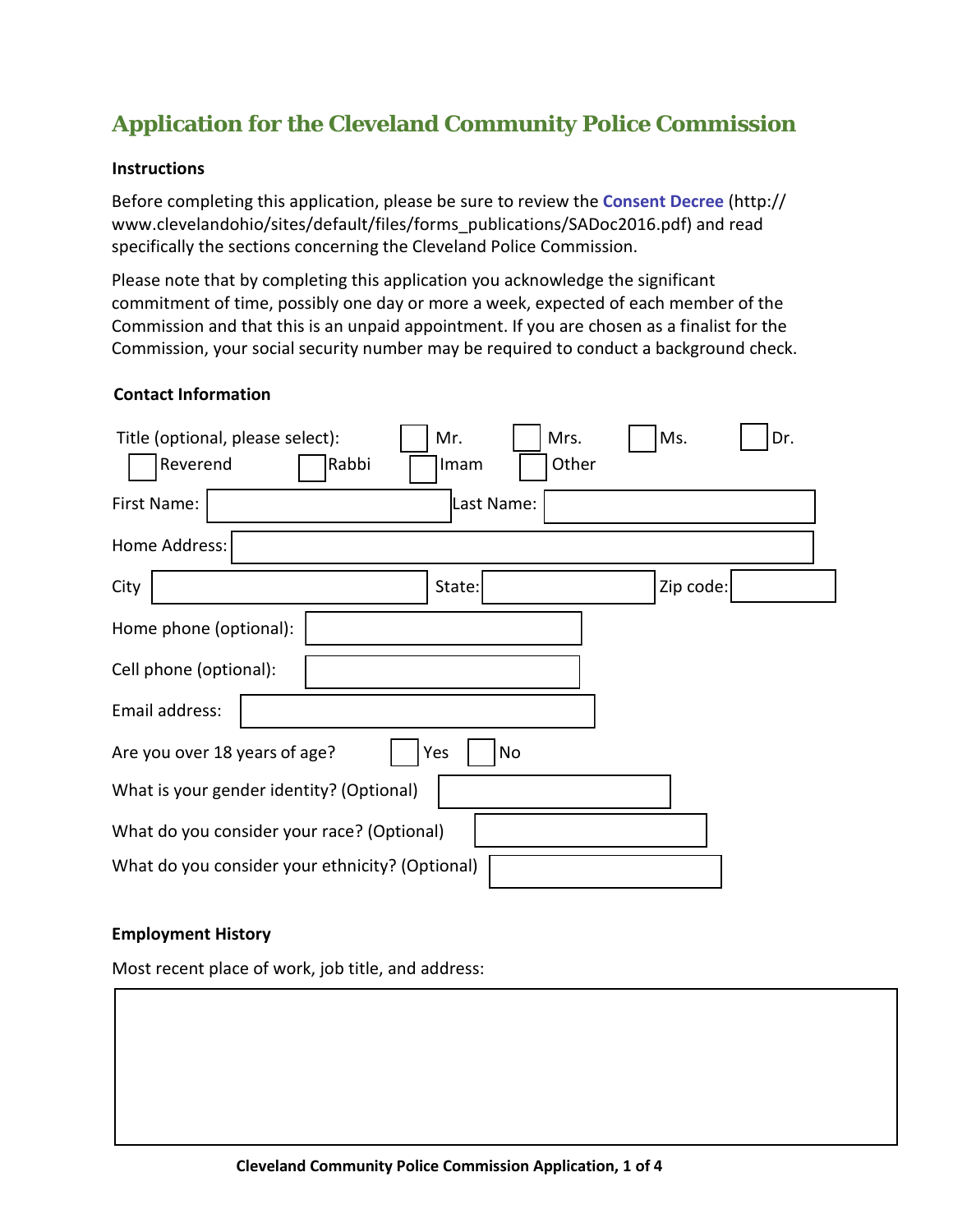#### **Commission Eligibility Requirements**

- 1. Are you a resident of Cleveland?
- 2. Do you work in Cleveland? The same section of the section of the section of the section of the section of the section of the section of the section of the section of the section of the section of the section of the sect

In order to ensure diverse representation on the Commission, membership must reflect eight broad categories delineated in the Consent Decree. Please select **all** that apply to you:

| 1.  | Faith based organization                                                       |
|-----|--------------------------------------------------------------------------------|
| 2.  | Civil rights advocate                                                          |
| 3.  | Business/philanthropic community                                               |
| 4.  | Organization representing communities of color                                 |
| -5. | Youth or student organization                                                  |
| 6.  | Advocacy organization                                                          |
| 7.  | Academia                                                                       |
| 8.  | Expertise in the challenges facing people with mental illness or the homeless. |

Please explain why the chosen categories apply to you:

#### **Background Information**

Please note, responses to these questions do not necessarily disqualify one from consideration for a position on the Commission.

|    | 1. Are you a current or former employee of a law enforcement<br>agency? If yes, please specify                    | Yes | No |
|----|-------------------------------------------------------------------------------------------------------------------|-----|----|
|    | 2. Are you a current or formally elected or appointed<br>public official? If yes, please specify                  | Yes | No |
|    | 3. Are you a current appointed member of the Commission?                                                          | Yes | No |
| 4. | Do you understand the role of the Commission and the<br>responsibilities of its members?                          | Yes | No |
| 5. | Do you understand that applications for the Commission are<br>public records, subject to disclosure upon request? | Yes | No |
| 6. | Do you speak any other languages?<br>If yes, please specify                                                       | Yes | No |
|    |                                                                                                                   |     |    |
|    |                                                                                                                   |     |    |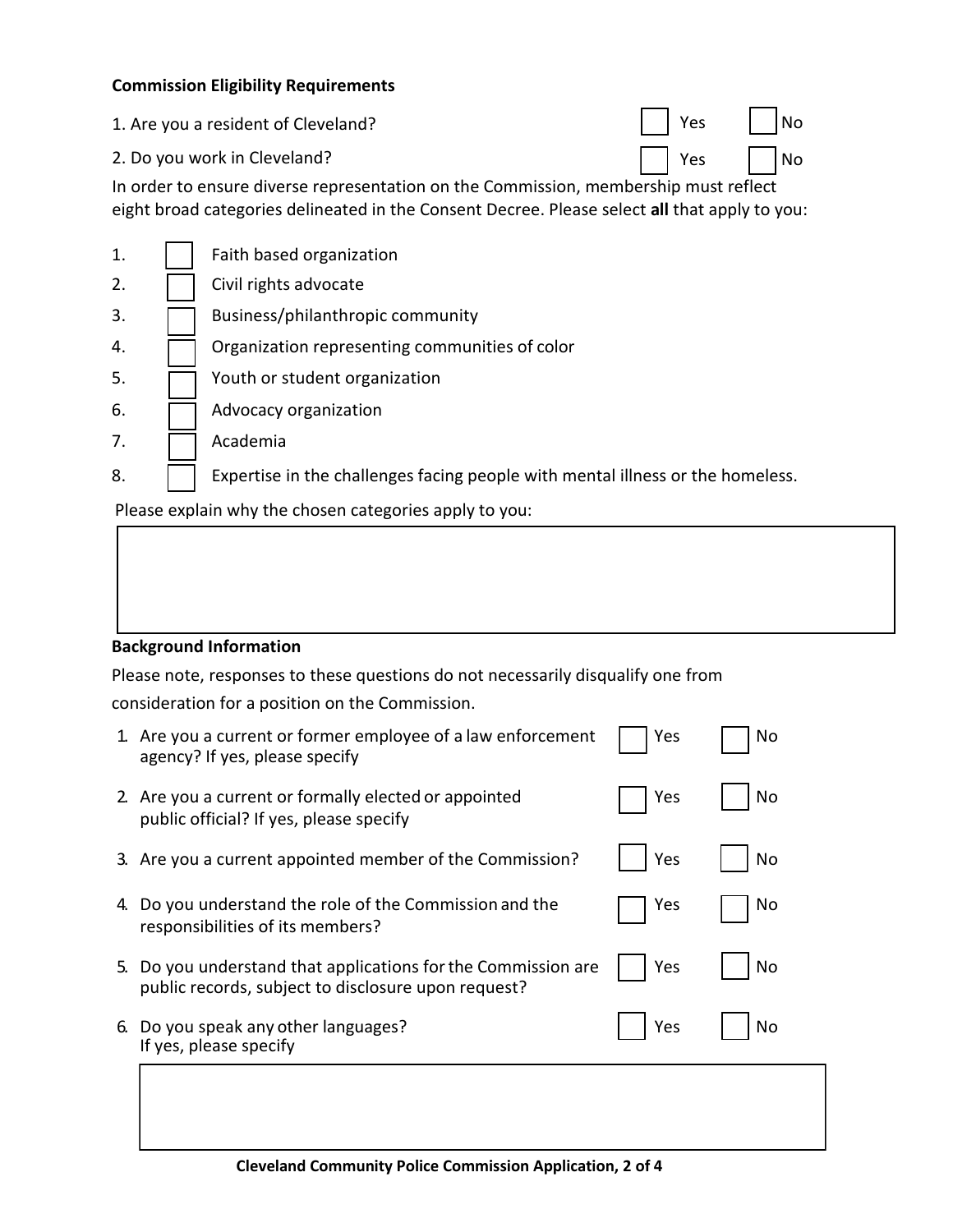#### **Open Responses**

To determine your willingness and ability to contribute to the Commission, please provide a brief response to each of the following questions. Each response should be 200 words or less.

1. Please state your reasons for desiring to serve on the Commission.

2. Please describe any skills, life experiences, and expertise that would qualify you foran appointment?